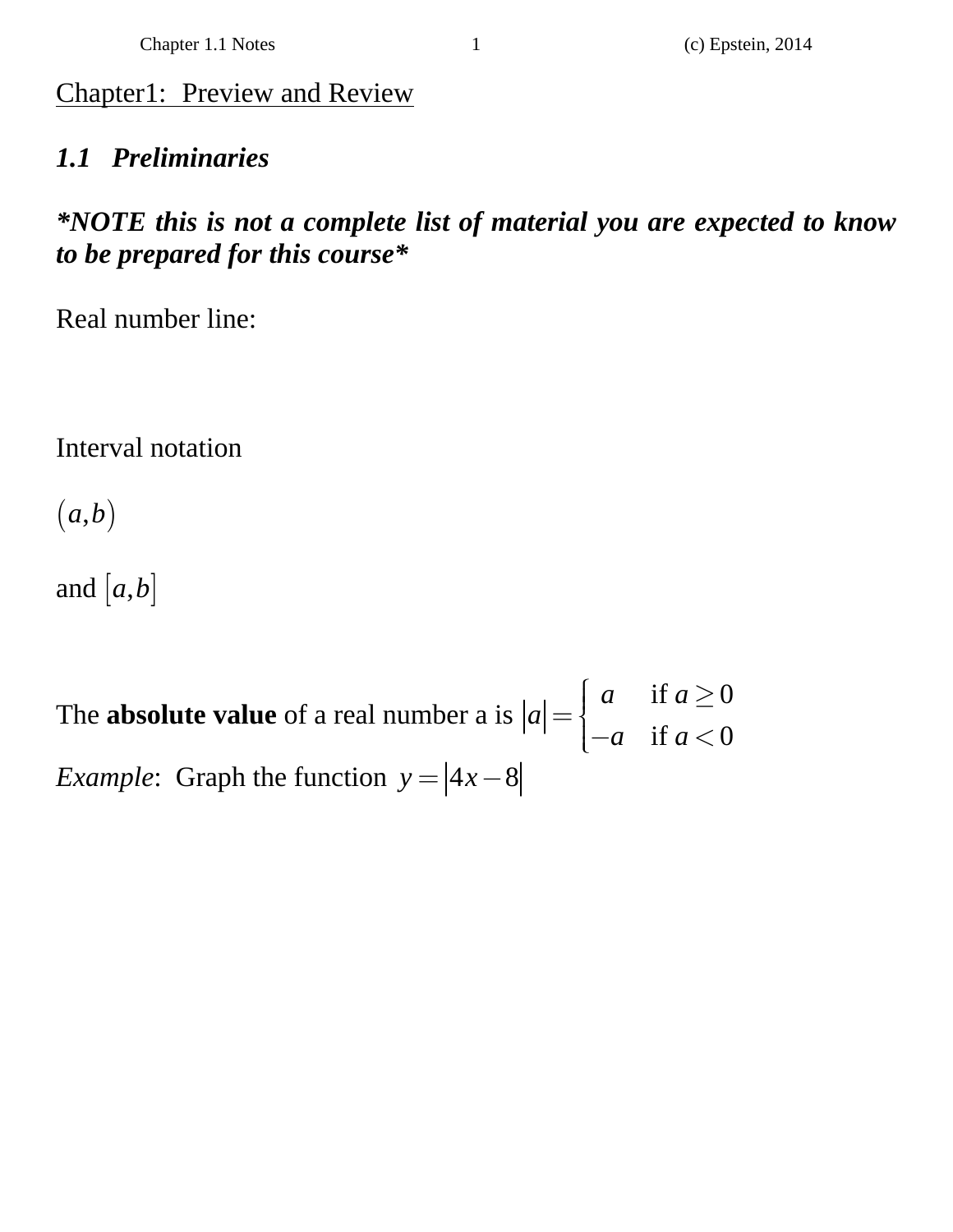A vertical line has no slope (undefined). All other lines have a slope given by the equation

$$
m = \frac{\Delta y}{\Delta x} = \frac{y_2 - y_1}{x_2 - x_1} = \frac{rise}{run}
$$

POINT-SLOPE form:  $y - y_1 = m(x - x_1)$ 

SLOPE-INTERCEPT form:  $y = mx + b$ , *b* is the *y*-intercept

GENERAL form:  $Ax + By + C = 0$ 

*Example*: A line has a slope of 2 and goes through the point (3, 4). What is the equation of the line? Graph the line and find the intercepts?

The quantities x and y are proportional ( $y \propto x$ ) if they are linearly related  $(y = mx \text{ or } y - b = mx).$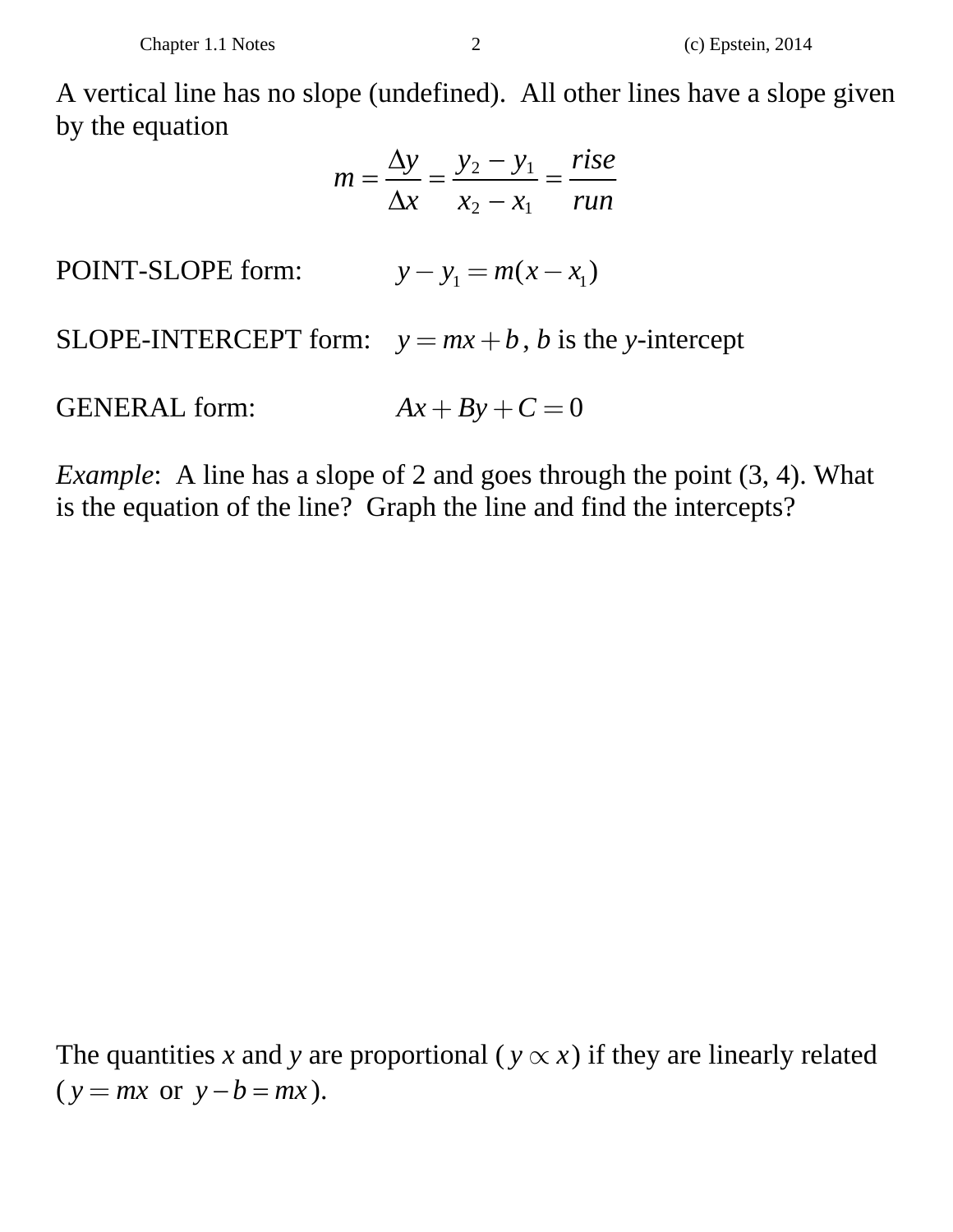Radians and Degrees:  $360^\circ = 2\pi$ 

A few common angles  $180^{\circ} = \pi$ 

$$
90^\circ = \frac{\pi}{2}
$$

$$
60^\circ = \frac{\pi}{3}
$$



*Example*: Convert  $\frac{17}{17}$ 12  $\frac{\pi}{2}$  to degrees and convert 50° to radians

Trigonometric Functions

$$
\sin \theta = \frac{y}{r} \qquad \csc \theta = \frac{r}{y}
$$

$$
\cos \theta = \frac{x}{r} \qquad \sec \theta = \frac{r}{x}
$$

$$
\tan \theta = \frac{y}{x} \qquad \cot \theta = \frac{x}{y}
$$



Pythagorean Theorem:  $x^2 + y^2 = r^2$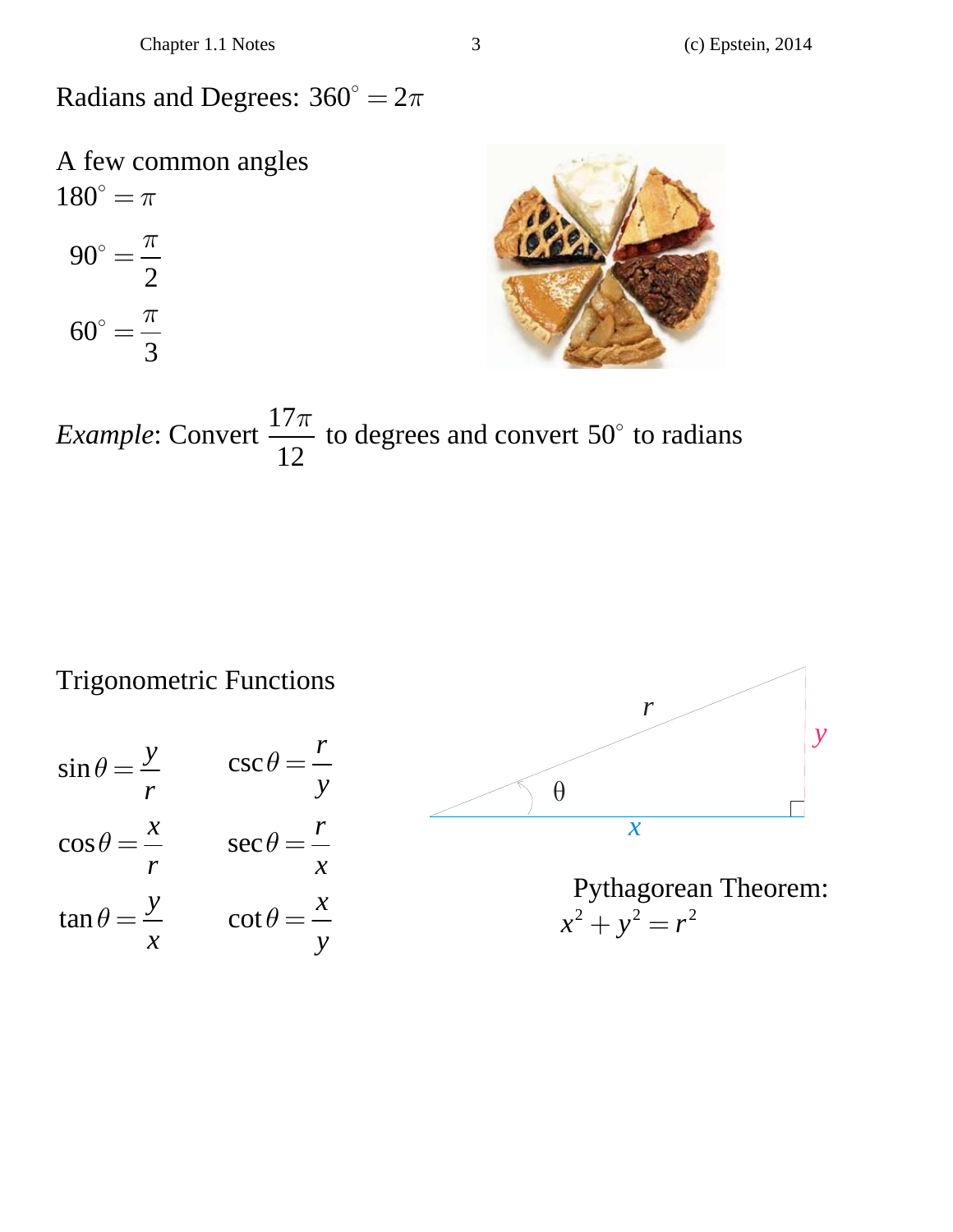Chapter 1.1 Notes 4 (c) Epstein, 2014





*Example:* (a) What is cos 3  $\frac{\pi}{2}$ ? (b) What is sin 4  $\frac{\pi}{2}$ ?

## **Some Formulas and Identities**

sin tan cos  $\theta = \frac{\sin \theta}{\cos \theta}$  $=\frac{\sin \theta}{\cos \theta}$ 1 csc sin  $\theta = \frac{1}{\sin \theta}$  $\sin^2 \theta + \cos^2 \theta = 1$  $\sin (-\theta) = -\sin \theta$  $\cos \theta$  1 cot  $\sin \theta$  tan  $\theta = \frac{\cos \theta}{\cos \theta}$  $=\frac{\cos \theta}{\sin \theta} = \frac{1}{\tan \theta}$ 1 sec cos  $\theta = \frac{1}{\cos \theta}$  $\tan^2 \theta + 1 = \sec^2 \theta$  $\cos(-\theta) = \cos\theta$  $\sin (x + y) = \sin x \cdot \cos y + \cos x \cdot \sin y$  $\cos(x + y) = \cos x \cdot \cos y + \sin x \cdot \sin y$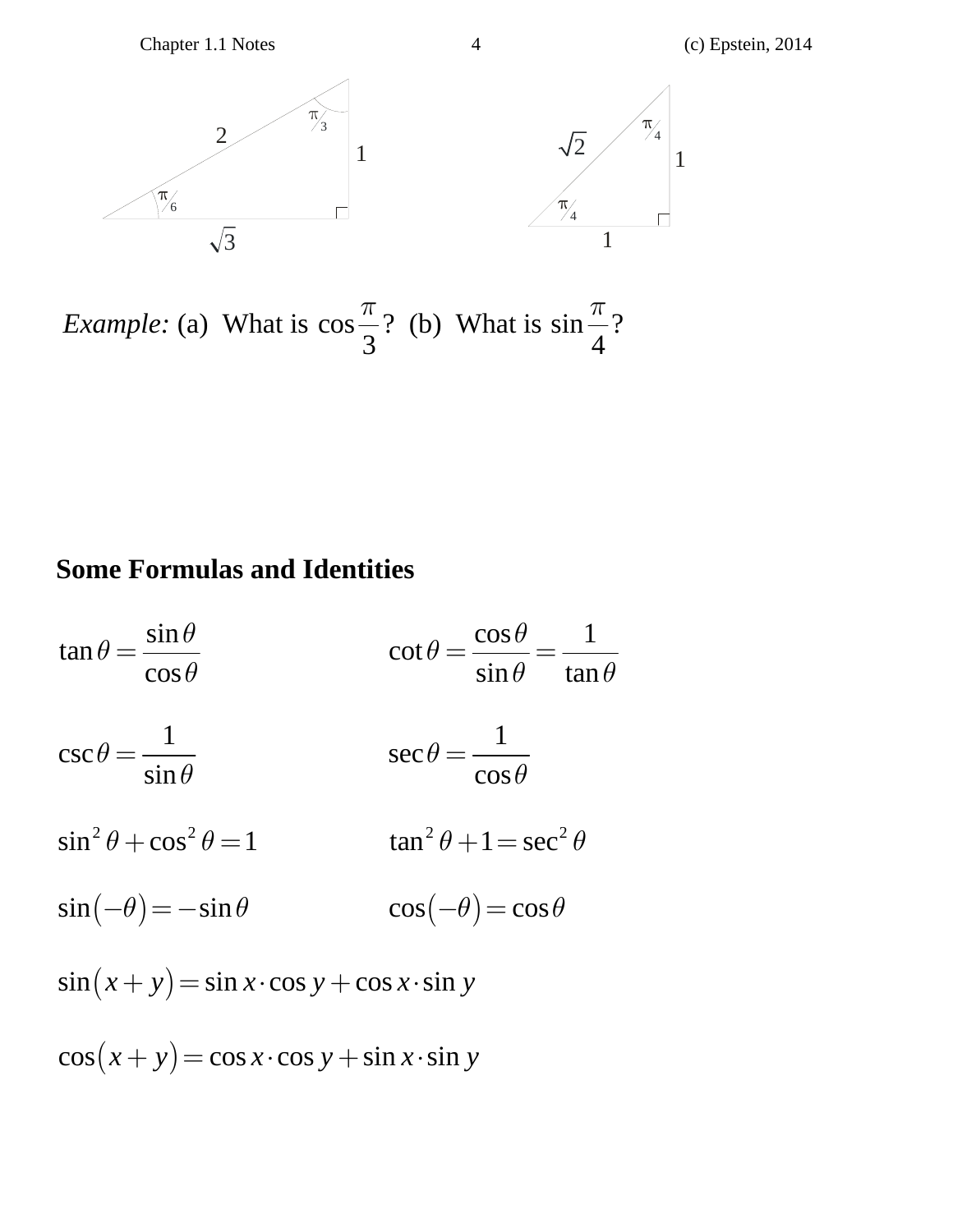$f(x) = a^x, a > 0, a \ne 1$  is called an exponential function

If  $a > 1$ , then this is exponential growth function where

- The domain is  $(-\infty, \infty)$
- The range is  $(0, \infty)$



If  $0 < a < 1$ , then this is exponential decay function where

- The domain is  $(-\infty, \infty)$
- The range is  $(0, \infty)$



Properties to remember: Given that *a* and *b* are positive,

$$
a^{x+y} = a^x a^y \qquad (a^x)^y = a^{xy} \qquad (ab)^x = a^x b^x
$$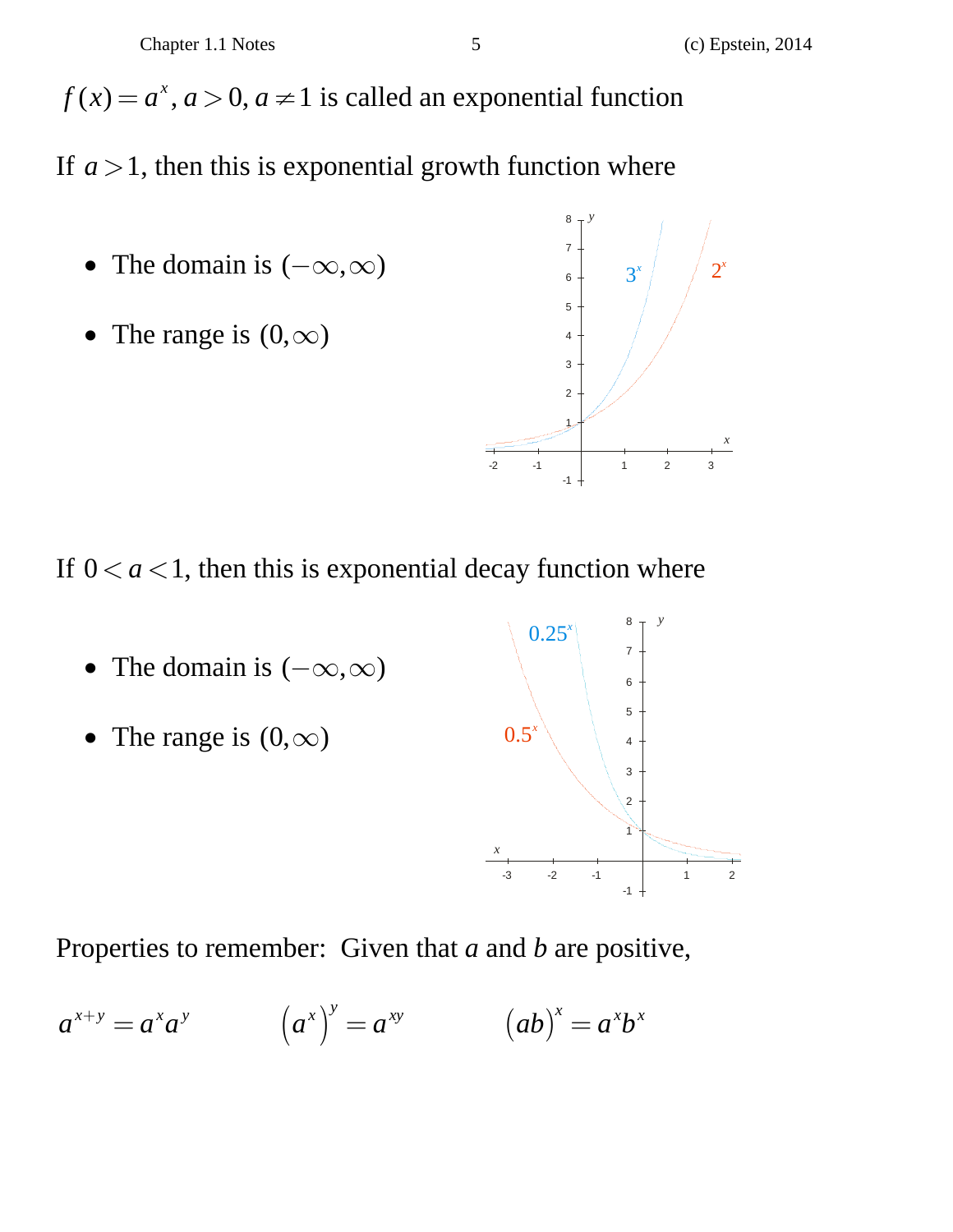$$
\log_a x = y \quad \Leftrightarrow \quad a^y = x
$$

# *Example:* Evaluate the following

(a)  $\log_2 64$ 

(b) 
$$
\log_6 \left( \frac{1}{36} \right)
$$

(c)  $\log_{16} 4$ 

If 
$$
x, y > 0
$$
 then  
\n
$$
\log_a(xy) = \log_a x + \log_a y \quad \text{and} \quad \log_a(x^y) = y \log_a x
$$

Two special logarithms:  $\log_{10} x = \log x \quad \log_e x = \ln x = \ln x$ 

Two useful formulas:

$$
\log_a\left(a^x\right) = x \qquad a^{\log_a x} = x \text{, for } x > 0 \qquad \qquad \log_a x = \frac{\ln x}{\ln a}
$$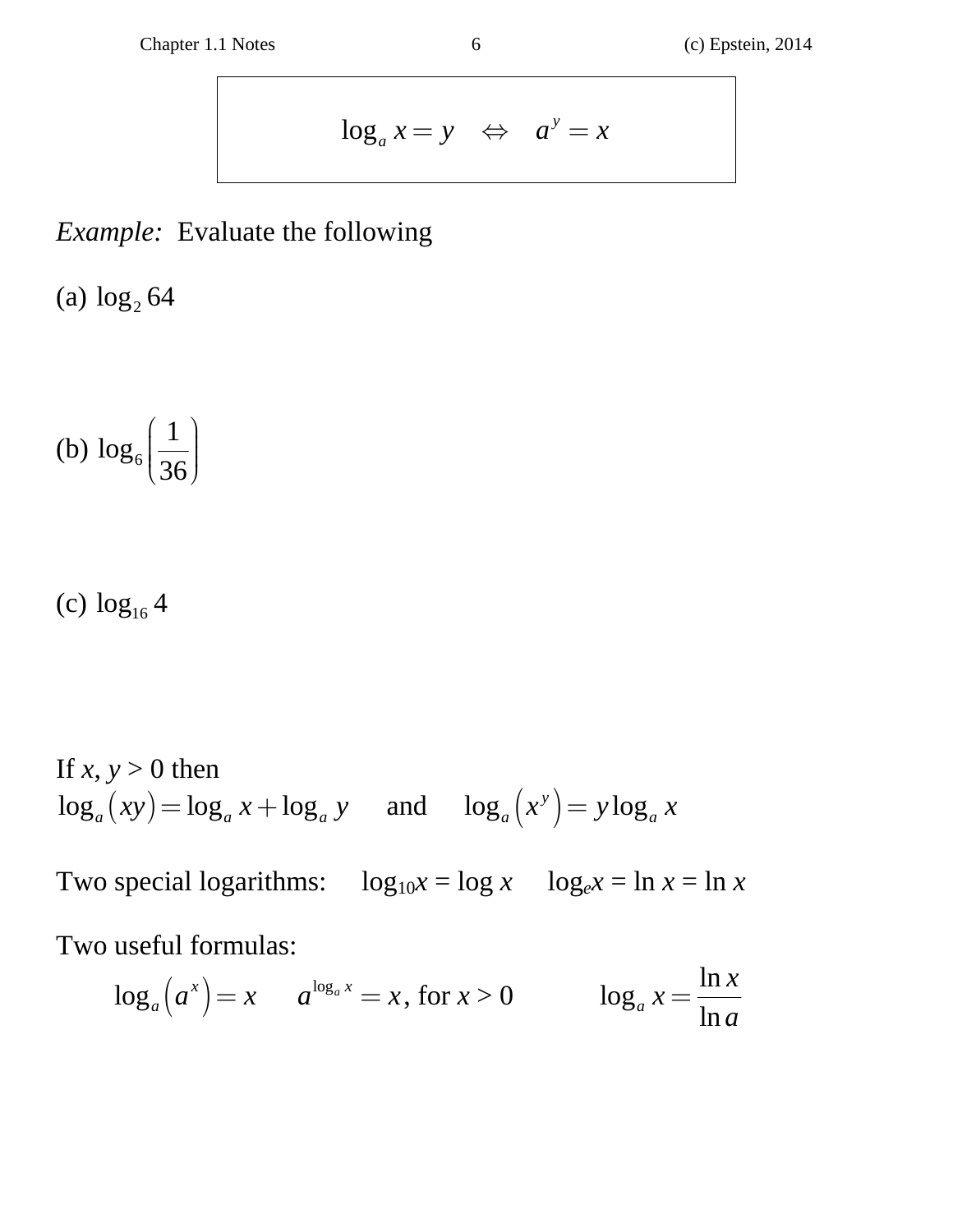*Example:* Express the given quantity as a single logarithm

(a) 
$$
\log_2 x + 5\log_2 (x+1) + \frac{1}{2}\log_2 (x-1)
$$

(b)  $\ln x + a \ln y - b \ln z$ 

*Example:* Solve each equation for *x* 

(a)  $\log(x+1) = 3$ 

(b)  $e^{3x-4} = 2$ 

(c)  $\ln x + \ln (x - 1) = 1$ 

(d)  $\log x + \log(x+1) = \log 6$